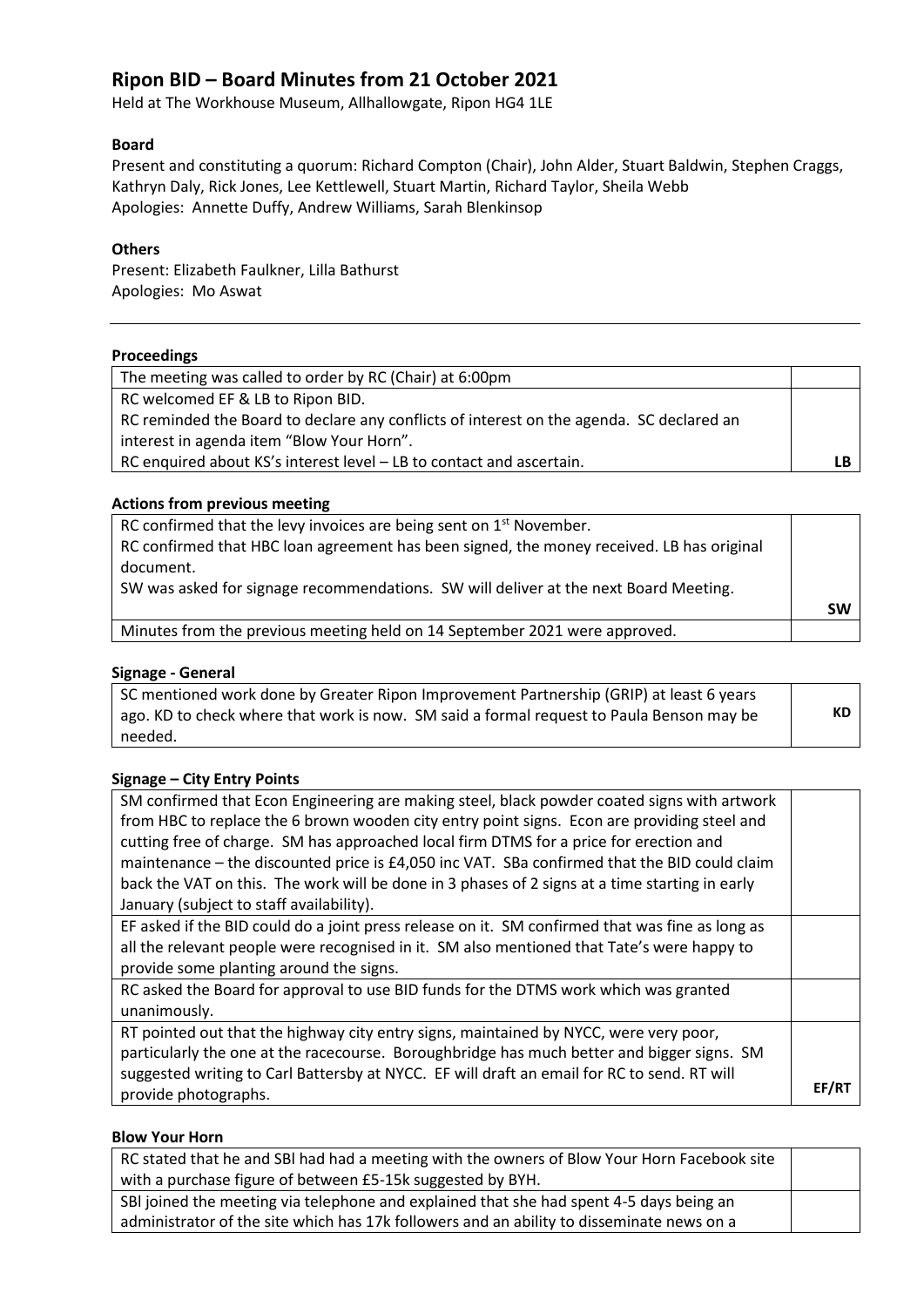| regular basis. SBI stated BYH was not a commercial proposition for the BID, the admin time is |  |
|-----------------------------------------------------------------------------------------------|--|
| 2+ hours per day – with 75% of that time being outwith 9am-5pm. SBI confirmed that even if    |  |
| the site was offered for free she would not recommend it as a proposal for BID.               |  |
| SC will report back to BYH that the BID is not interested in purchasing.                      |  |

# **Finance**

| SBa took the Board through the Annual Forecast to August 2022 and stressed that this was to      |     |
|--------------------------------------------------------------------------------------------------|-----|
| demonstrate the layout rather than the actual figures at this point. SBa pointed out running     |     |
| costs of approx. £62k per year and referenced back to the business plan how the project costs    |     |
| would be filled in for each section. SBa explained that the next set of bills would go out in    |     |
| September 2022 and therefore the BID would need a balance of £20k at August 2022 to cover        |     |
| 2 months of running and project costs.                                                           |     |
| RC enquired about the repayment of the HBC loan and whether it could be repaid over a longer     |     |
| period. SBa suggested a 2 year staging - KD will check this and report back.                     | KD. |
| EF asked that the £3k additional income per month be tabled as an agenda item for the next       |     |
| Board meeting as it is a big ask for 1.5 people to raise by December 21. EF asked that this be a | EF  |
| team effort to raise the additional funds. EF also stated that the gaps in the Annual Forecast   | EF  |
| would be drafted by the next Board meeting.                                                      |     |
| SM asked what the response should be if the larger levy paying businesses asked why the BID      |     |
| was paying back loans instead of delivering projects immediately.                                |     |
| EF suggested the following response:                                                             |     |
| "The voluntary BID board of businesses are grateful to HBC and the group of private sector       |     |
| Ripon businesses that have enabled the businesses of Ripon to put forward the support to allow   |     |
| a BID to happen in Ripon, they are grateful as without the loan the BID would not have been      |     |
| able to happen, their support has meant that the much needed work of supporting the              |     |
| businesses in Ripon has been able to commence ahead of businesses being invoiced for their       |     |
|                                                                                                  |     |
| levy."                                                                                           |     |
| RC asked if everyone understood the way the annual forecast was presented. The board             |     |
| confirmed they were happy with the layout.                                                       |     |

# **Financial Protocols**

| SBa talked through the protocols and explained that the control has to be proportionate to the   |  |
|--------------------------------------------------------------------------------------------------|--|
| spend involved. He suggested a reserve account with the majority of BID funds held there and     |  |
| a current account for running costs. SBa is still in talks with Barclays about the authorisation |  |
| process.                                                                                         |  |
| RC asked if the Board were happy with the proposal including one small change under the          |  |
| section "authorisation of spend". The Board confirmed approval.                                  |  |

# **Newsletter**

| EF showed the Board a paper copy of the newsletter, designed and printed by Colour it In on       |    |
|---------------------------------------------------------------------------------------------------|----|
| Canalside, and explained that it is not in a "glossy" format so that it can be recycled. SM asked |    |
| that this be stated on the newsletter along with the fact that it is printed in Ripon. EF         |    |
| confirmed that this would be the case on the next newsletter.                                     | LB |
| EF talked through the reasons for the Q&A section, explaining that Ripon BID wanted to avoid      |    |
| the problems Knaresborough BID had and be as transparent as possible.                             |    |
| EF talked through immediate projects such as deep cleaning and thanked SM for his work on         |    |
| the city entry point signage. EF explained that the BID would not be doing a Xmas project as it   |    |
| is not possible to do something well within the timeframe. The Board were invited to come to      |    |
| one of the January Sector Group Networking events that are detailed on the newsletter.            |    |
| The Newsletter has been sent to 226 contacts electronically with the rest being hand delivered    |    |
| or sent via post. LB will endeavour to get electronic contact details for all levy payers by the  | LB |
| release of the next newsletter.                                                                   |    |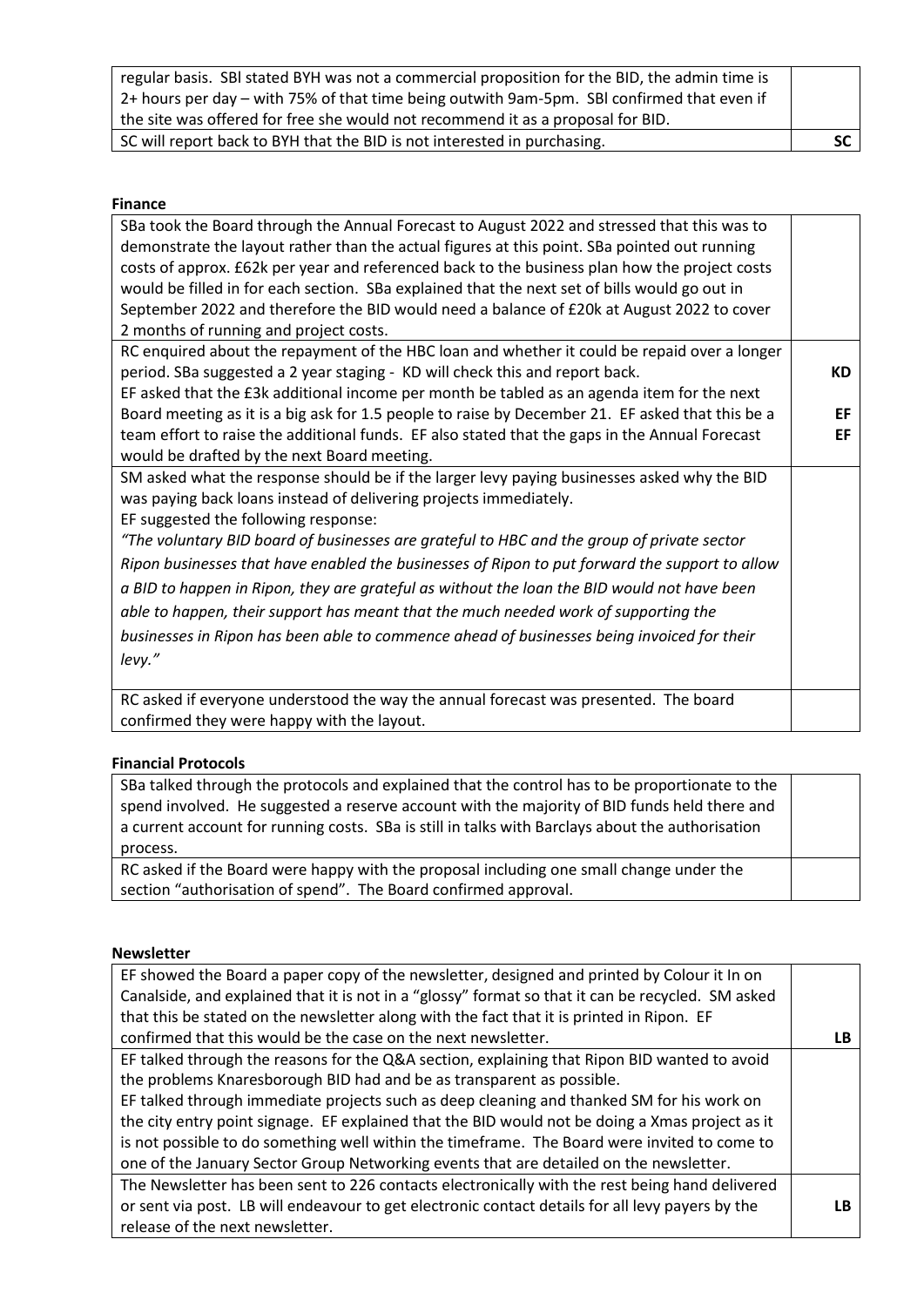| FF. |
|-----|
|     |
|     |

# **Deep Cleaning**

| EF thanked SC for taking time to walk round Ripon with a contractor and LB to identify areas in<br>need of a deep clean. The areas identified are:<br>3 x ginnels, the pedestrianised area of Kirkgate from Webb & Webb to the Royal Oak, and the<br>underpass and frontage of shops from Fat Face to Booths. EF stressed that we need a<br>contractor with the appropriate accreditations and public liability insurance.<br>EF explained that the BID needed to make contact with the landlords/owners of the ginnels<br>before proceeding. This will need to be done anyway if the plan is to secure lighting in them.<br>EF/LB<br>LB has been in contact with Parks & Environment team at HBC and with Harrogate BID to liaise.<br>SM suggested it would be a very good idea to double check with NYCC to make sure there was<br>no utility company work about to take place - LB will do this.<br>LB.<br>SC mentioned that on Kirkgate there are some Ripon Civic Trust planters that are very unstable<br>- LB to confirm ownership and liaise.<br>LB.<br>EF said that the ginnels would be the first priority and parameters for cleaning them is ideally<br>under $£1500 + VAT$ .<br>RC asked for Board approval and it was given. | EF explained that each project will be evaluated via a table of objectives, benefits and costs. |  |
|--------------------------------------------------------------------------------------------------------------------------------------------------------------------------------------------------------------------------------------------------------------------------------------------------------------------------------------------------------------------------------------------------------------------------------------------------------------------------------------------------------------------------------------------------------------------------------------------------------------------------------------------------------------------------------------------------------------------------------------------------------------------------------------------------------------------------------------------------------------------------------------------------------------------------------------------------------------------------------------------------------------------------------------------------------------------------------------------------------------------------------------------------------------------------------------------------------------------------------------------|-------------------------------------------------------------------------------------------------|--|
|                                                                                                                                                                                                                                                                                                                                                                                                                                                                                                                                                                                                                                                                                                                                                                                                                                                                                                                                                                                                                                                                                                                                                                                                                                            |                                                                                                 |  |
|                                                                                                                                                                                                                                                                                                                                                                                                                                                                                                                                                                                                                                                                                                                                                                                                                                                                                                                                                                                                                                                                                                                                                                                                                                            |                                                                                                 |  |
|                                                                                                                                                                                                                                                                                                                                                                                                                                                                                                                                                                                                                                                                                                                                                                                                                                                                                                                                                                                                                                                                                                                                                                                                                                            |                                                                                                 |  |
|                                                                                                                                                                                                                                                                                                                                                                                                                                                                                                                                                                                                                                                                                                                                                                                                                                                                                                                                                                                                                                                                                                                                                                                                                                            |                                                                                                 |  |
|                                                                                                                                                                                                                                                                                                                                                                                                                                                                                                                                                                                                                                                                                                                                                                                                                                                                                                                                                                                                                                                                                                                                                                                                                                            |                                                                                                 |  |
|                                                                                                                                                                                                                                                                                                                                                                                                                                                                                                                                                                                                                                                                                                                                                                                                                                                                                                                                                                                                                                                                                                                                                                                                                                            |                                                                                                 |  |
|                                                                                                                                                                                                                                                                                                                                                                                                                                                                                                                                                                                                                                                                                                                                                                                                                                                                                                                                                                                                                                                                                                                                                                                                                                            |                                                                                                 |  |
|                                                                                                                                                                                                                                                                                                                                                                                                                                                                                                                                                                                                                                                                                                                                                                                                                                                                                                                                                                                                                                                                                                                                                                                                                                            |                                                                                                 |  |
|                                                                                                                                                                                                                                                                                                                                                                                                                                                                                                                                                                                                                                                                                                                                                                                                                                                                                                                                                                                                                                                                                                                                                                                                                                            |                                                                                                 |  |
|                                                                                                                                                                                                                                                                                                                                                                                                                                                                                                                                                                                                                                                                                                                                                                                                                                                                                                                                                                                                                                                                                                                                                                                                                                            |                                                                                                 |  |
|                                                                                                                                                                                                                                                                                                                                                                                                                                                                                                                                                                                                                                                                                                                                                                                                                                                                                                                                                                                                                                                                                                                                                                                                                                            |                                                                                                 |  |
|                                                                                                                                                                                                                                                                                                                                                                                                                                                                                                                                                                                                                                                                                                                                                                                                                                                                                                                                                                                                                                                                                                                                                                                                                                            |                                                                                                 |  |
|                                                                                                                                                                                                                                                                                                                                                                                                                                                                                                                                                                                                                                                                                                                                                                                                                                                                                                                                                                                                                                                                                                                                                                                                                                            |                                                                                                 |  |
|                                                                                                                                                                                                                                                                                                                                                                                                                                                                                                                                                                                                                                                                                                                                                                                                                                                                                                                                                                                                                                                                                                                                                                                                                                            |                                                                                                 |  |
|                                                                                                                                                                                                                                                                                                                                                                                                                                                                                                                                                                                                                                                                                                                                                                                                                                                                                                                                                                                                                                                                                                                                                                                                                                            |                                                                                                 |  |

# **Customer Relationship Management System (CRM)**

| EF explained that there are 2 systems available that work for BIDs $-$ of which Solomon is a |  |
|----------------------------------------------------------------------------------------------|--|
| Yorkshire based company and the best suited for Ripon BID.                                   |  |
| The system can monitor all interactions with BID levy payers, send out communications, is    |  |
| essential to produce accurate KPIs and an essential tool for re-ballot.                      |  |
| The contract would be a 5 year contract with 2 licences costing between £995 and £1275 - the |  |
| BID is requesting staggered payment terms.                                                   |  |
| RC asked the Board for approval and it was given.                                            |  |

# **Visitor Data Evaluation System**

| EF summarised the proposed system from Place Informatics.                                    |       |
|----------------------------------------------------------------------------------------------|-------|
| RJ and RC asked if a decision could be postponed until the Board had had a presentation from |       |
| Place Informatics – EF & LB to organise.                                                     | EF/LB |
|                                                                                              |       |

# **BID Foundation / Kite Standard**

EF explained the 11 recommendations and said that the BID should strive to receive this accreditation.

RC confirmed Board agreement.

# **Business Savings Scheme**

EF explained that this was in the business plan and would be provided by a  $3<sup>rd</sup>$  party with the BID making the appointments with the businesses on behalf of the provider. RC stated that he felt it would be of real benefit to small businesses and was exactly what the BID had set out to do.

RC asked the Board for approval and it was given.